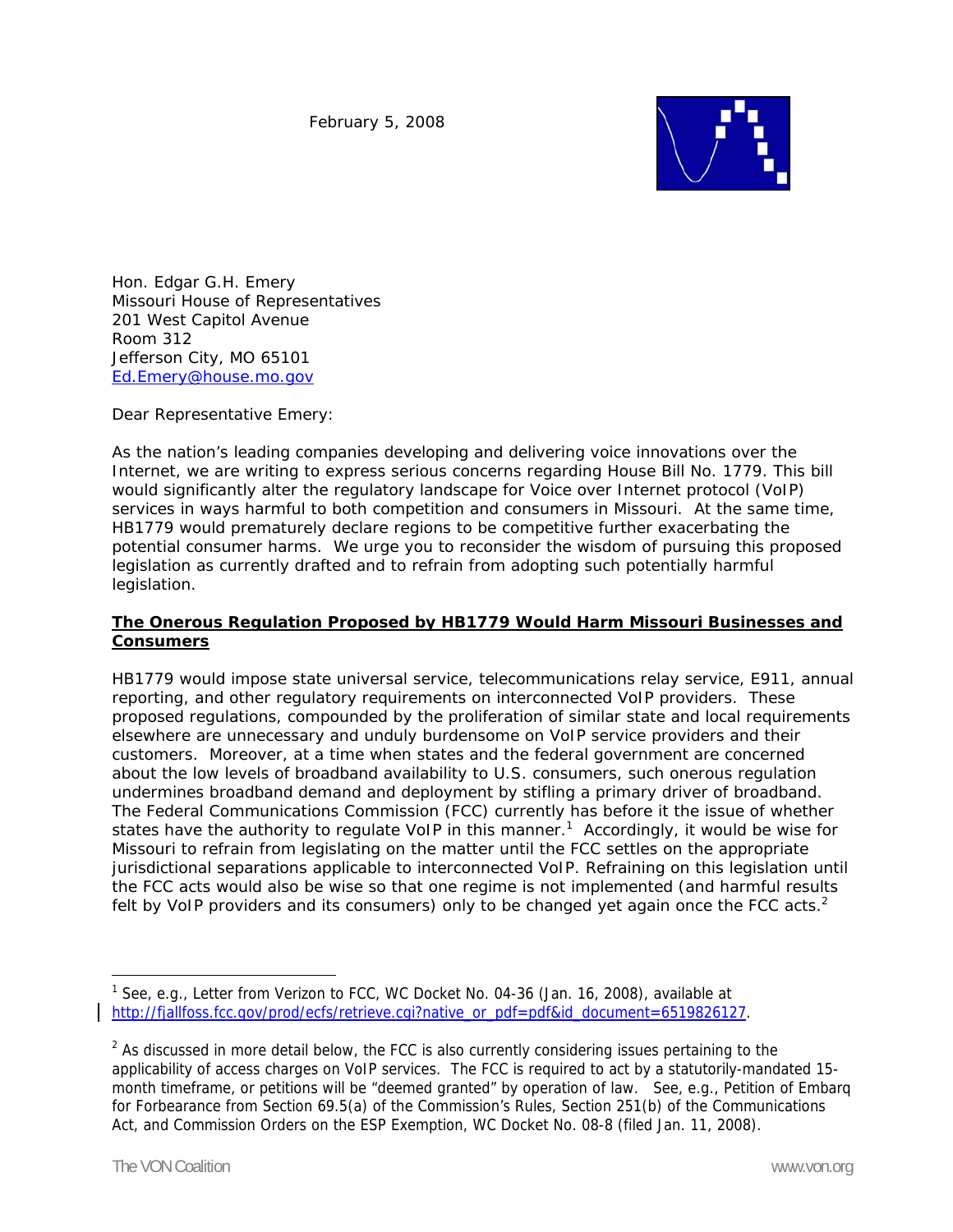Further, HB1779 would impose economic regulation such as entry/exit, tariffing, pricing requirements applicable to basic voice services, and access charge regulation on interconnected VoIP services. Such proposed legislation exceeds the farthest extremes of federal regulation of VoIP and is something that the federal government has explicitly warned against as detrimental to broadband deployment in the United States. Very recently, the National Telecommunications and Information Administration (NTIA) stated:

The Administration has further encouraged aggressive broadband network deployment by supporting policies to ensure that major applications running on the Internet remain free from unnecessary economic regulation. In particular, the Administration has endorsed FCC policies to date not to impose traditional economic regulation (such as rate regulation, tariffing, and entry and exit regulation) on "voice over Internet protocol" (VoIP) services, and to ensure that states do not impose such regulations.

\* \* \* The Administration also strongly supported the FCC's declaration that VoIP services are interstate services that are not subject to State economic regulation.<sup>3</sup>

Finally, by acting to regulate interconnected VoIP providers, while at the same time *excluding* their services from the definition of "telecommunications service," Missouri places the burdens of regulation on VoIP providers without providing any of the corresponding benefits. $4$ Enacting HB1779, therefore, would be inequitable, run counter to federal communications policy, and would harm to competition, innovation, and consumer welfare far more than the potential benefits of this proposed regulation.

State regulation of Interconnected VoIP services runs contrary to existing law and would significantly impede the availability of innovative communications services for consumers. The FCC has found, and the courts have upheld, that Interconnected VoIP services like Vonage's are jurisdictionally interstate and do not fall within a state's authority to regulate.<sup>5</sup>

VoIP technologies can be a force for increased competition, a platform for innovation, a driver for broadband deployment, and a vehicle for continued economic growth. Some of the most exciting Internet developments for consumers come from services that move beyond basic voice to put consumers in charge of their own communications and open the door for an entirely new genre of communications products, services, and applications. In fact, with the right policies VoIP competition can save consumers in Missouri an astounding \$2.3 billion over the next five years<sup>6</sup> – putting real money back into consumers' pockets through the power of

 $\overline{a}$ 

<sup>5</sup> In November 2004, the FCC released its *"Vonage Jurisdictional Order"* which pre-empted state regulation of such VoIP services. In March 2007, the 8th Circuit Court of Appeals agreed with the FCC's reasoned analysis and affirmed the Vonage Jurisdictional Order asserting exclusive federal jurisdiction over VoIP. See Minnesota PUC v. FCC, 483 F.3<sup>rd</sup> 570 (8<sup>th</sup> Cir. 2007).

<sup>6</sup> Micra report (available online at

http://www.micradc.com/news/publications/pdfs/Updated\_MiCRA\_Report\_FINAL.pdf ) found that VoIP competition can save consumers in Missouri \$2,319,229,231 over the next 5 years.

<sup>&</sup>lt;sup>3</sup> Networked Nation: Broadband in America 2007, National Telecommunications And Information Administration United States Department of Commerce at 9 (Jan. 2008) available at http://www.ntia.doc.gov/reports/2008/NetworkedNationBroadbandinAmerica2007.pdf.

<sup>&</sup>lt;sup>4</sup> See 386.020(54).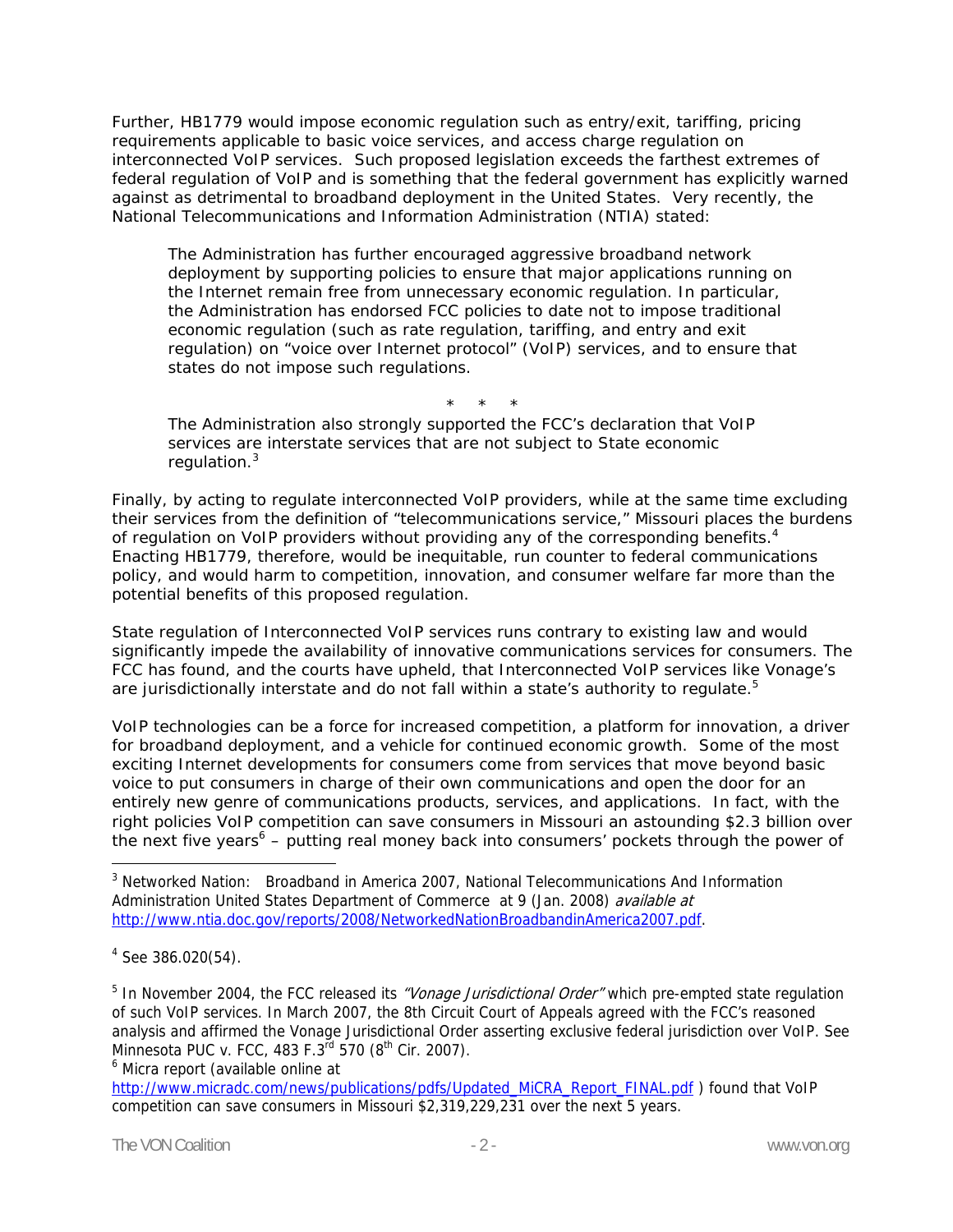competition at a time when families really need it. As it is, HB1779 jeopardizes this bright future.

## **HB1779 Uses Inappropriate Measures of Effective Competition**

Finally, HB1779 would inappropriately measure competition in ways that could harm both competition and business and residential consumers in Missouri. For example, in proposed section 392.245, a false finding of competition could be triggered by the mere existence of an interconnected VoIP provider registration and provision of service in any part of a service area. Indeed, the bill could eviscerate all pro-competitive protections in Missouri based upon the fact that a VoIP provider is serving a minority of an area. Measuring effective competition on such tenuous evidence of market entry is dangerous and likely to harm significantly consumers in the long run.

The FCC itself has consistently refused similar competition standards at the federal level. For instance, as recently as December 2007, the FCC refused to "include providers of 'over-thetop' or nomadic voice over Internet Protocol (VoIP) services in [its] competitive analysis because there are no data in the record that justify finding that these providers offer close substitute services."<sup>7</sup> Likewise, Missouri should refuse to consider the mere registration of a single interconnected VoIP provider sufficient to declare a region competitive without undertaking a significantly more substantive and thorough investigation of whether that VoIP provider is offering substitute competitive services and that declaring a region to be competitive is in the interest of Missouri consumers and businesses.

In view of the federal decisions preempting state regulation and the other harmful effects of regulating Internet services, we encourage you to refrain from attempting to regulate VoIP as HB1779 would do. Instead, the Missouri legislature should take this opportunity to ensure that any legislative initiatives nurture the powerful potential that Internet based communication can deliver to consumers. More and more states are coming to recognize that VoIP can be the engine for enormous public gain. As a result, rather than adopting state specific rules regulating VoIP, government leaders in states like California, Florida, Virginia, Georgia, Kentucky, and Colorado all took steps to prevent state regulation of VoIP in order to boost broadband deployment, benefit people with disabilities, and harness VoIP's vast potential for lowering prices while boosting the types of choices and features that are invaluable to consumers. We encourage you to follow suit and reject the harmful effects of HB1779 at this time.

Sincerely,

## **The VON Coalition**

## **About the VON Coalition:**

The Voice on the Net or VON Coalition consists of leading VoIP companies, on the cutting edge of developing and delivering voice innovations over Internet. The coalition, which includes BT Americas, CallSmart, Cisco, Covad, EarthLink, Google, iBasis, i3 Voice and Data, Intel, Microsoft, New Global Telecom, PointOne, Pulver.com, Skype, T-Mobile USA, USA Datanet, and Yahoo! works to advance

 $\overline{a}$ 

<sup>&</sup>lt;sup>7</sup> See Petitions of the Verizon Telephone Companies for Forbearance Pursuant to 47 U.S.C. § 160(c) in the Boston, New York, Philadelphia, Pittsburgh, Providence and Virginia Beach Metropolitan Statistical Areas, Memorandum Opinion and Order, WC Docket No. 06-172, FCC 07-212 (rel. Dec. 5, 2007) available at http://hraunfoss.fcc.gov/edocs\_public/attachmatch/FCC-07-212A1.pdf.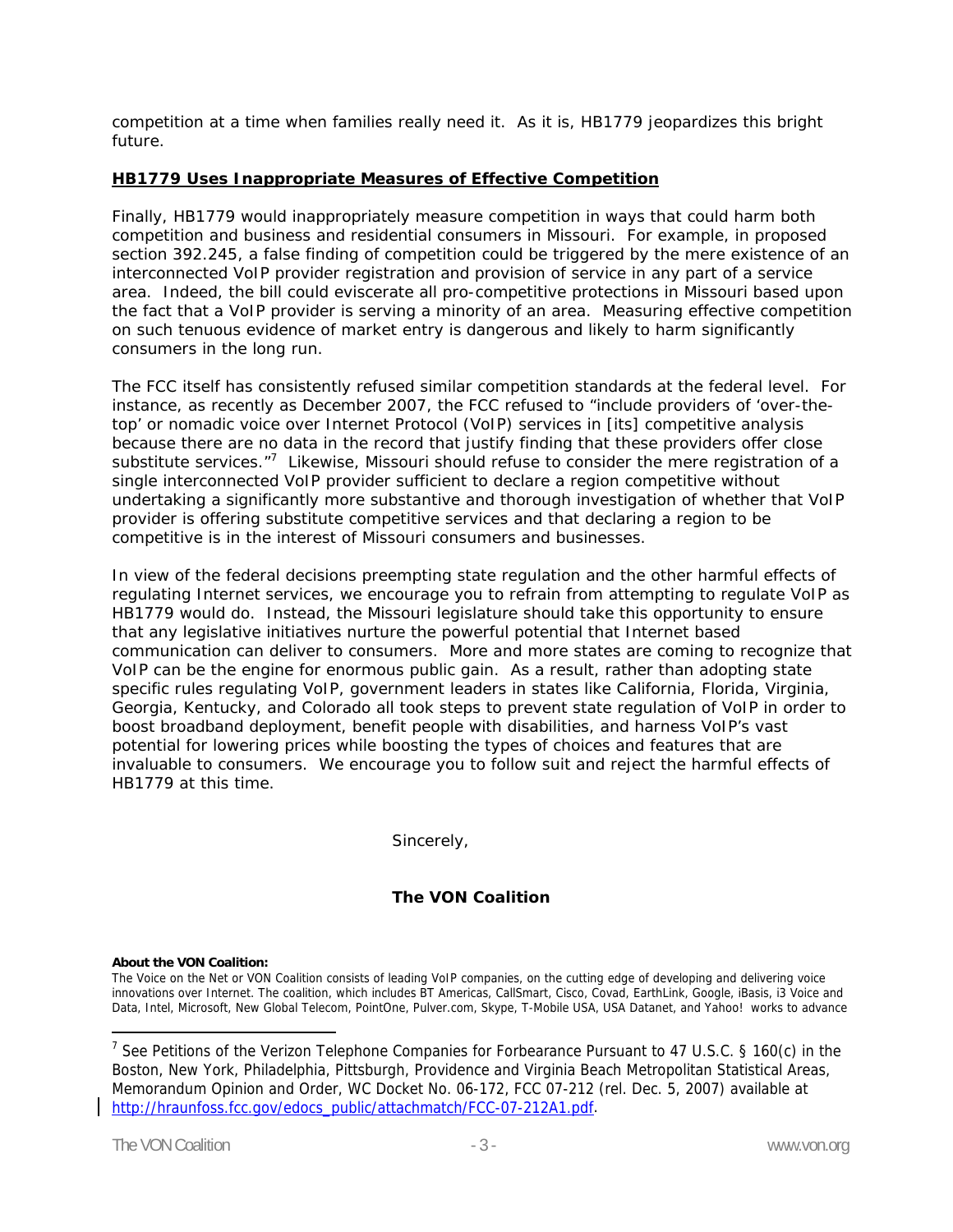regulatory policies that enable Americans to take advantage of the full promise and potential of VoIP. The Coalition believes that with the right public policies, Internet based voice advances can make talking more affordable, businesses more productive, jobs more plentiful, the Internet more valuable, and Americans more safe and secure. Since its inception, the VON Coalition has promoted pragmatic policy choices for unleashing VoIP's potential. http://www.von.org

cc:

Joe Smith Missouri House of Representatives 201 West Capitol Avenue Room 316 Jefferson City, MO 65101 Joe.Smith@house.mo.gov

Doug Funderburk Missouri House of Representatives 201 West Capitol Avenue Room 236B Jefferson City, MO 65101 doug.funderburk@house.mo.gov

Bryan Pat Speaker Pro Tem Missouri House of Representatives 201 West Capitol Avenue Room 301 Jefferson City, MO 65101 Bryan.Pratt@house.mo.gov

Steven Tilley Majority Floor Leader Missouri House of Representatives 201 West Capitol Avenue Room 309 Jefferson City, MO 65101 steven.tilley@house.mo.gov

Will Kraus Missouri House of Representatives 201 West Capitol Avenue Room 409A Jefferson City, MO 65101 Will.Kraus@house.mo.gov

Shannon Cooper Missouri House of Representatives 201 West Capitol Avenue Room 310 Jefferson City, MO 65101 Shannon.Cooper@house.mo.gov

Dwight Scharnhorst Missouri House of Representatives 201 West Capitol Avenue Room 400CC Jefferson City, MO 65101 Dwight.Scharnhorst@house.mo.gov

Shane Schoeller Missouri House of Representatives 201 West Capitol Avenue Room 201A Jefferson City, MO 65101 shane.schoeller@house.mo.gov

Gary Dusenberg Missouri House of Representatives 201 West Capitol Avenue Room 233B Jefferson City, MO 65101 Gary.Dusenberg@house.mo.gov

Jim Viebrock Missouri House of Representatives 201 West Capitol Avenue Room 407A Jefferson City, MO 65101 Jim.Viebrock@house.mo.gov

Tony George Missouri House of Representatives 201 West Capitol Avenue Room 135AA Jefferson City, MO 65101 tony.george@house.mo.gov

Timothy Flook Missouri House of Representatives 201 West Capitol Avenue Room 409B Jefferson City, MO 65101 tim.flook@house.mo.gov

The VON Coalition **The VON Coalition**  $-4$  -